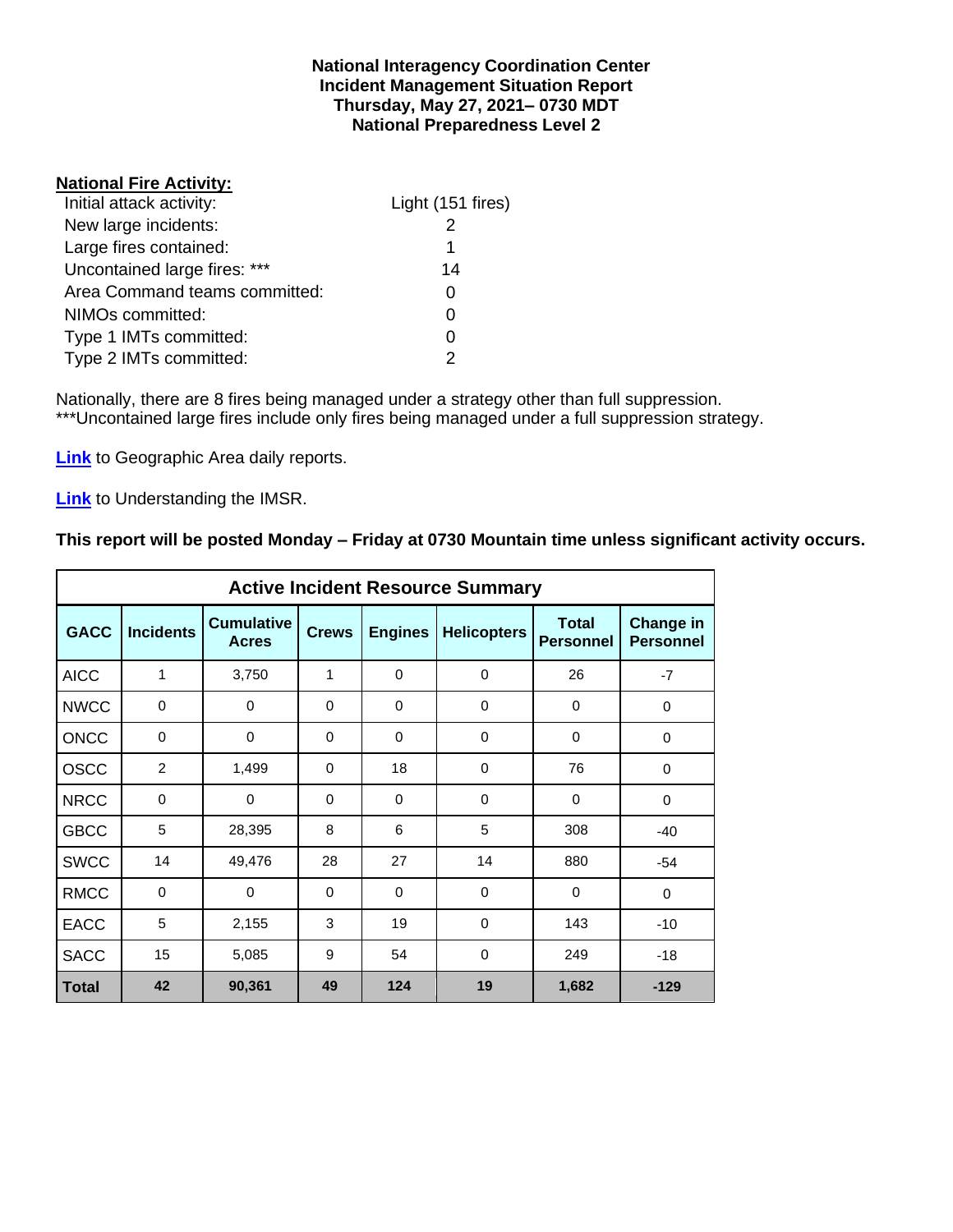| Southwest Area (PL 3)    |   |
|--------------------------|---|
| New fires:               | 6 |
| New large incidents:     |   |
| Uncontained large fires: | 6 |
| Type 2 IMTs committed:   |   |

**Sycamore Canyon**, Papago Agency, BIA. IMT2 (SW Team 4) mobilizing. Fifteen miles southeast of Sells, AZ. Grass and brush. Moderate fire behavior with uphill runs, flanking and backing. Structures threatened.

**\* Drummond**, Gila NF, USFS. Four miles west of Kingston, NM. Light slash. Minimal fire behavior with smoldering, creeping and backing. Communication infrastructure threatened. Road and trail closures in effect. Last narrative report unless significant activity occurs.

**Warren**, Coronado NF, USFS. Nine miles south of Portal, AZ. Grass and brush. Moderate fire behavior with uphill runs, flanking and backing.

**Eicks**, Soccorro District, New Mexico DOF. Nine miles northeast of Cloverdale, NM. Grass and brush. Moderate fire behavior with backing, creeping and flanking.

**Boggy Creek**, Apache-Sitgreaves NF, USFS. Fifteen miles southwest of Alpine, AZ. Timber and grass. Minimal fire behavior with backing, creeping and smoldering.

**McDonald Tank**, Fort Apache Agency, BIA. Twenty-five miles southeast of Whiteriver, AZ. Timber, brush and grass. Active fire behavior with uphill runs, isolated torching, and backing.

**Dog**, Guadalupe Mountains NP, NPS. Thirty-four miles southwest of Whites City, NM. Timber and grass. Minimal fire behavior with backing, flanking and smoldering. Structures threatened. Area and trail closures in effect.

**Johnson**, Gila NF, USFS. Thirty-four miles northeast of Silver City, NM. Timber and grass. Moderate fire behavior with wind-driven runs, flanking and backing. Structures threatened. Last narrative report unless significant activity occurs.

| <b>Incident Name</b> | Unit                                                                                                     | <b>Size</b> |       | $\frac{9}{6}$ | Ctn/ | Est        | Personnel |          |     | <b>Resources</b> |                | <b>Strc</b> | \$\$       | Origin     |
|----------------------|----------------------------------------------------------------------------------------------------------|-------------|-------|---------------|------|------------|-----------|----------|-----|------------------|----------------|-------------|------------|------------|
|                      |                                                                                                          | Acres       | Chge  |               | Comp |            | Total     | Chge     | Crw | Eng              | <b>Heli</b>    | Lost        | <b>CTD</b> | Own        |
| Sycamore<br>Canyon   | AZ-PPA                                                                                                   | 1,322       | 279   | 0             | Ctn  | 6/3        | 220       | 18       | 6   | 6                | 4              | 0           | 1.5M       | <b>BIA</b> |
| Warren               | AZ-CNF                                                                                                   | 500         | 0     | $\Omega$      | Ctn  | 6/8        | 120       | -9       | 4   | 1                | $\overline{2}$ | $\Omega$    | 300K       | FS.        |
| Eicks                | NM-N3S                                                                                                   | 857         | 500   | 40            | Ctn  | 5/29       | 49        | 27       |     | $\overline{c}$   |                | 0           | 300K       | <b>ST</b>  |
| <b>Boggy Creek</b>   | AZ-ASF                                                                                                   | 3,000       | 2.460 | 35            | Ctn  | 5/28       | 55        | 0        | 2   | 3                |                | 0           | 200K       | FS.        |
| McDonald Tank        | AZ-FTA                                                                                                   | 1,561       | 931   | 0             | Ctn  | 6/7        | 122       | $-37$    | 5   | 3                | 3              | 0           | 200K       | <b>BIA</b> |
| Dog                  | TX-GUP                                                                                                   | 1,754       | 254   | $\Omega$      | Ctn  | 7/1        | 82        | 3        | 4   | 3                |                | 0           | 388K       | <b>NPS</b> |
|                      | Large Fires Being Managed with a Strategy Other Than Full Suppression Without a Type 1 or 2 IMT Assigned |             |       |               |      |            |           |          |     |                  |                |             |            |            |
| * Drummond           | NM-GNF                                                                                                   | 115         | ---   | $\Omega$      | Comp | 8/10       | 55        | ---      | 2   | 1                | $\Omega$       | $\Omega$    | 80K        | <b>FS</b>  |
| Johnson              | NM-GNF                                                                                                   | 13,471      | 2,117 | 0             | Comp | 7/15       | 58        | $\Omega$ | 4   | $\Omega$         |                | $\Omega$    | 431K       | <b>FS</b>  |
| Doagy                | NM-GNF                                                                                                   | 12,785      | 0     | 86            | Comp | 7/6        | 34        | $-41$    | 0   | 3                | 0              | 0           | 1.1M       | <b>FS</b>  |
| Cuervito             | NM-SNF                                                                                                   | 1,621       | ---   | 95            | Comp | <b>UNK</b> | 59        | ---      | 2   | 4                | 0              | 0           | 980K       | <b>FS</b>  |

SNF – Santa Fe NF, USFS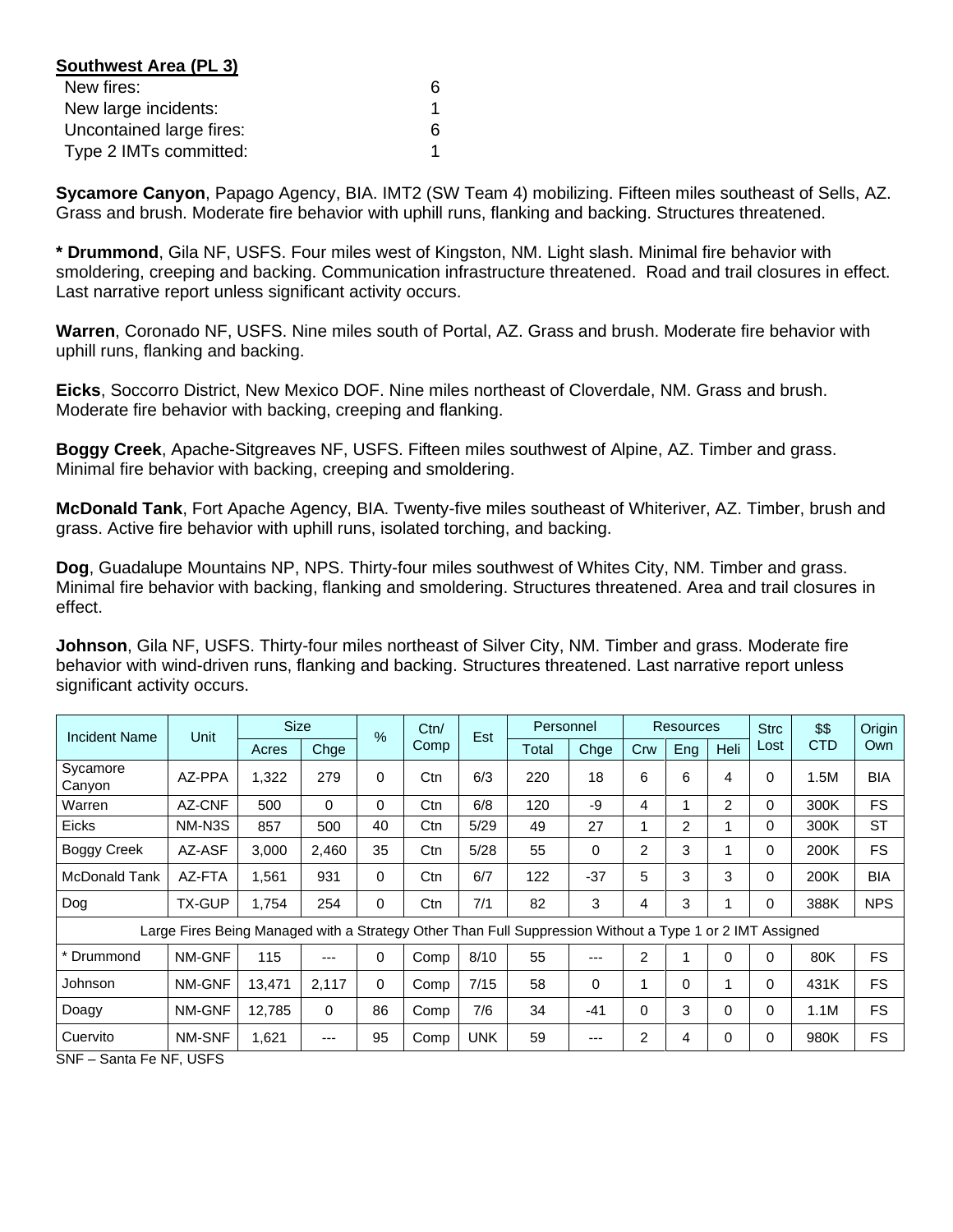| Great Basin Area (PL 1)  |   |
|--------------------------|---|
| New fires:               | 8 |
| New large incidents:     |   |
| Uncontained large fires: | З |

**Cherrywood**, Nevada National Security Site, DOE. Twenty miles northeast of Beatty, NV. Grass, brush and timber. Minimal fire behavior with smoldering. Structures and communication infrastructure threatened.

**Wilson Creek**, Ely District Office, BLM. Fifteen miles northeast of Pioche, NV. Timber and brush. Minimal fire behavior with creeping and smoldering. Structures and communication infrastructure threatened. Reduction in acreage due to more accurate mapping.

**Four Mile**, Payette NF, USFS. Twelve miles southwest of Yellow Pine, ID. Timber and brush. Minimal fire behavior.

| <b>Incident Name</b> | Unit          |        | <b>Size</b> | %  | Ctn/ | Est  |       | Personnel |     | <b>Resources</b> |      |      | \$\$       | Origin     |
|----------------------|---------------|--------|-------------|----|------|------|-------|-----------|-----|------------------|------|------|------------|------------|
|                      |               | Acres  | Chge        |    | Comp |      | Total | Chge      | Crw | Eng              | Heli | Lost | <b>CTD</b> | Own        |
| Cherrywood           | NV-NTE        | 26,431 | 0           | 75 | Ctn  | 5/27 | 106   | $-40$     | ◠   |                  | ◠    |      | 2.4M       | <b>DOE</b> |
| <b>Wilson Creek</b>  | NV-ELD        | 401    | -5          | 40 | Ctn  | 5/29 | 125   |           |     |                  | ⌒    |      | 300K       | <b>BLM</b> |
| <b>Four Mile</b>     | <b>ID-PAF</b> | 803    | 0           | 94 | Ctn  | 6/6  | 5     |           |     |                  |      |      | 17K        | FS         |

| Eastern Area (PL 3)      |    |
|--------------------------|----|
| New fires:               | 12 |
| New large incidents:     |    |
| Uncontained large fires: |    |

**Colfax**, Michigan Department of Natural Resources. Seven miles northwest of Manton, MI. Timber and hardwood litter. Moderate fire behavior with creeping and smoldering.

**East Mountain**, Massachusetts Bureau of Forest Fire Control. Two miles northeast of Williamstown, MA. Hardwood litter. No new information. Last report unless new information is received.

| <b>Incident Name</b> | Unit   |       | <b>Size</b> | Ctn/<br>$\%$ |      | Est  |       | Personnel |     | <b>Resources</b> |      |      | \$\$       | Origin |
|----------------------|--------|-------|-------------|--------------|------|------|-------|-----------|-----|------------------|------|------|------------|--------|
|                      |        | Acres | Chge        |              | Comp |      | Total | Chge      | Crw | Eng              | Heli | Lost | <b>CTD</b> | Own    |
| Colfax               | MI-MIS | 425   |             | 70           | Ctn  | 5/28 | 34    | -4        |     |                  |      |      | 50K        | ST     |
| <b>East Mountain</b> | MA-MAS | 947   | $---$       | 95           | Ctn  | UNK  |       | $---$     |     |                  |      |      | 50K        | SТ     |

#### **Southern Area (PL 1)**

| New fires:               |  |
|--------------------------|--|
| New large incidents:     |  |
| Uncontained large fires: |  |
| Type 2 IMTs committed:   |  |

IMT 2 (NC Red Team) has been assigned to support initial attack efforts in North Carolina.

**\* Fort Mudge #2**, Georgia Forestry Commission. Nine miles southwest of Hoboken, GA. Southern rough. Active fire behavior with spotting and running. Residences threatened.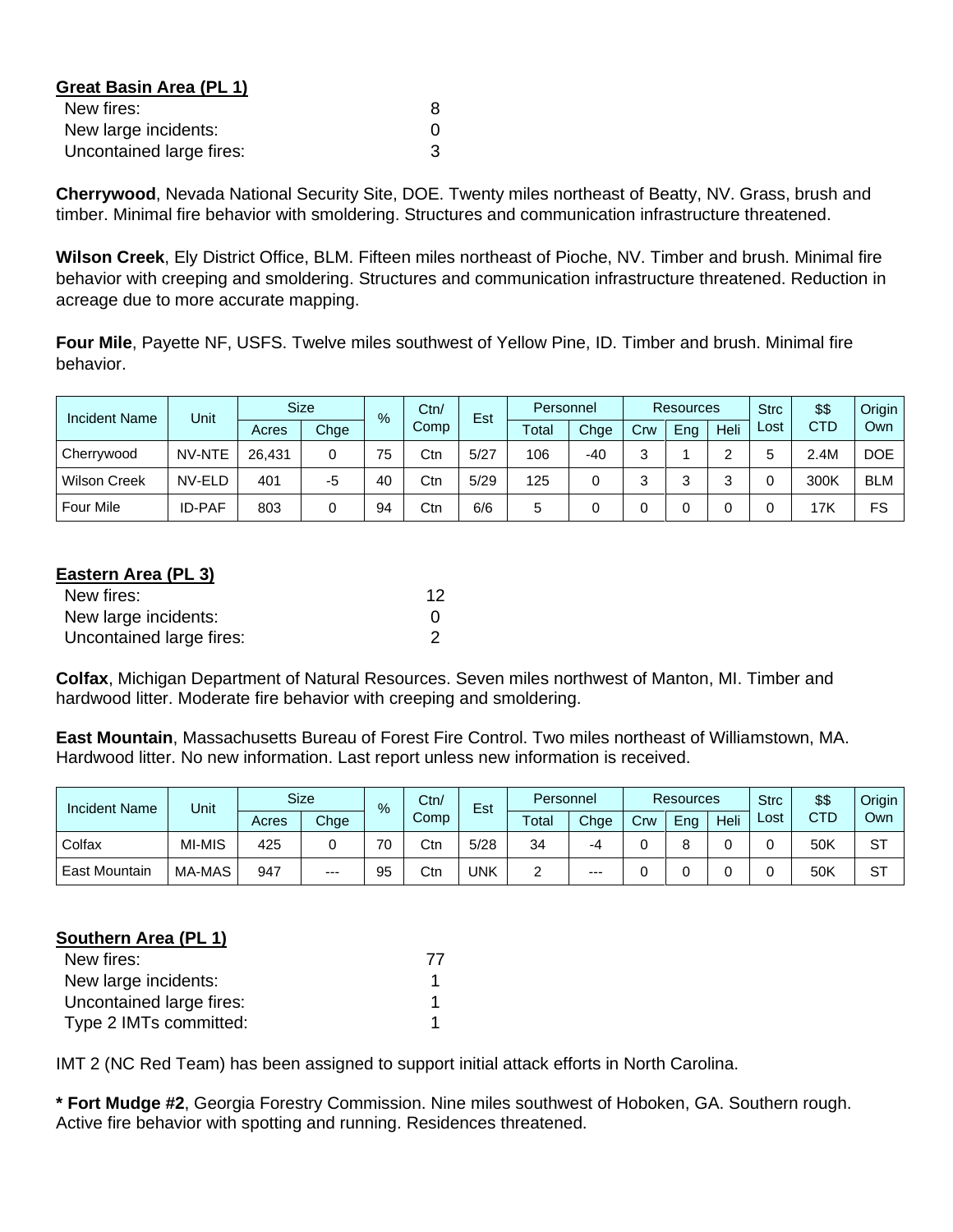| <b>Incident Name</b>                                                                                     | Unit          | <b>Size</b> |      | $\%$ | Ctn/ | Est   |       | Personnel |     | Resources |              |      | \$\$       | Origin    |
|----------------------------------------------------------------------------------------------------------|---------------|-------------|------|------|------|-------|-------|-----------|-----|-----------|--------------|------|------------|-----------|
|                                                                                                          |               | Acres       | Chge |      | Comp |       | Total | Chge      | Crw | Eng       | Heli         | Lost | <b>CTD</b> | Own       |
| * Fort Mudge #2                                                                                          | GA-GAS        | 308         | $--$ | 40   | Ctn  | 5/28  | 7     | $---$     | 0   |           |              |      | 8K         | <b>ST</b> |
| Large Fires Being Managed with a Strategy Other Than Full Suppression Without a Type 1 or 2 IMT Assigned |               |             |      |      |      |       |       |           |     |           |              |      |            |           |
| Avenir                                                                                                   | <b>FL-FLS</b> | 585         | 0    | 80   | Comp | 5/30  | 15    | $-23$     | 0   | 6         | $\Omega$     | 0    | 24K        | <b>ST</b> |
| Queens 2                                                                                                 | <b>FL-FLS</b> | 160         | 0    | 60   | Comp | 5/31  | 15    | $-2$      | 0   | 4         | 0            | 61   | 40K        | <b>ST</b> |
| Pool Rd                                                                                                  | <b>FL-FLS</b> | 400         | 0    | 90   | Comp | 5/28  | 3     | 0         |     |           | $\Omega$     |      | 5K         | <b>ST</b> |
| 14 <sup>th</sup> Avenue                                                                                  | <b>FL-FLS</b> | 900         | 0    | 95   | Comp | 5/30  | 13    | 5         |     | 2         | $\mathbf{0}$ | ົ    | 120K       | <b>ST</b> |
| Calvin Lee RD                                                                                            | <b>FL-FLS</b> | 553         | 0    | 100  | Comp | $---$ | 5     | $-2$      | 0   | 2         | 0            |      | 125K       | <b>ST</b> |

FLS – Florida Forest Service

## **Alaska Area (PL 1)**

| New fires:               |  |
|--------------------------|--|
| New large incidents:     |  |
| Uncontained large fires: |  |

**Pilot Point**, Southwest Area, Alaska DOF. Three miles northeast of Pilot Point, AK. Grass and brush. Moderate fire behavior with running and creeping.

| <b>Incident Name</b> | Unit   |       | <b>Size</b> | % | Ctn/ | -<br>Est<br>Comp | Personnel |      | <b>Resources</b> |     |      | <b>Strc</b> | \$\$ | $J$ rigin |
|----------------------|--------|-------|-------------|---|------|------------------|-----------|------|------------------|-----|------|-------------|------|-----------|
|                      |        | Acres | Chge        |   |      |                  | Total     | Chge | Crw              | Ena | Heli | ∟ost        | CTD  | Own       |
| <b>Pilot Point</b>   | AK-SWS | 750   | 3,150       |   | Ctn  | 5/30             | 26        |      |                  |     |      |             | 29K  | oт<br>ا ت |

### **Southern California Area (PL 2)**

| New fires:               |  |
|--------------------------|--|
| New large incidents:     |  |
| Uncontained large fires: |  |

**Palisades**, Los Angeles Fire Department. Six miles northwest of Santa Monica, CA. Brush and chaparral. No new information. Last report unless new information is received.

| <b>Incident Name</b> | Unit   |       | <b>Size</b> |    | Ctn/<br>$\%$<br>Comp |      | -<br>Est       | Personnel |     | <b>Resources</b> |      | <b>Strc</b> | \$\$     | Origin      |
|----------------------|--------|-------|-------------|----|----------------------|------|----------------|-----------|-----|------------------|------|-------------|----------|-------------|
|                      |        | Acres | Chge        |    |                      |      | Total          | Chge      | Crw | Ena              | Heli | ∟ost        | CTD<br>◡ | Own         |
| Palisades            | CA-LFD | ,202  | $---$       | 98 | Ctn                  | 5/26 | 70<br><u>.</u> | $---$     |     | 4C<br>~          |      |             | 9.5M     | <b>CNTY</b> |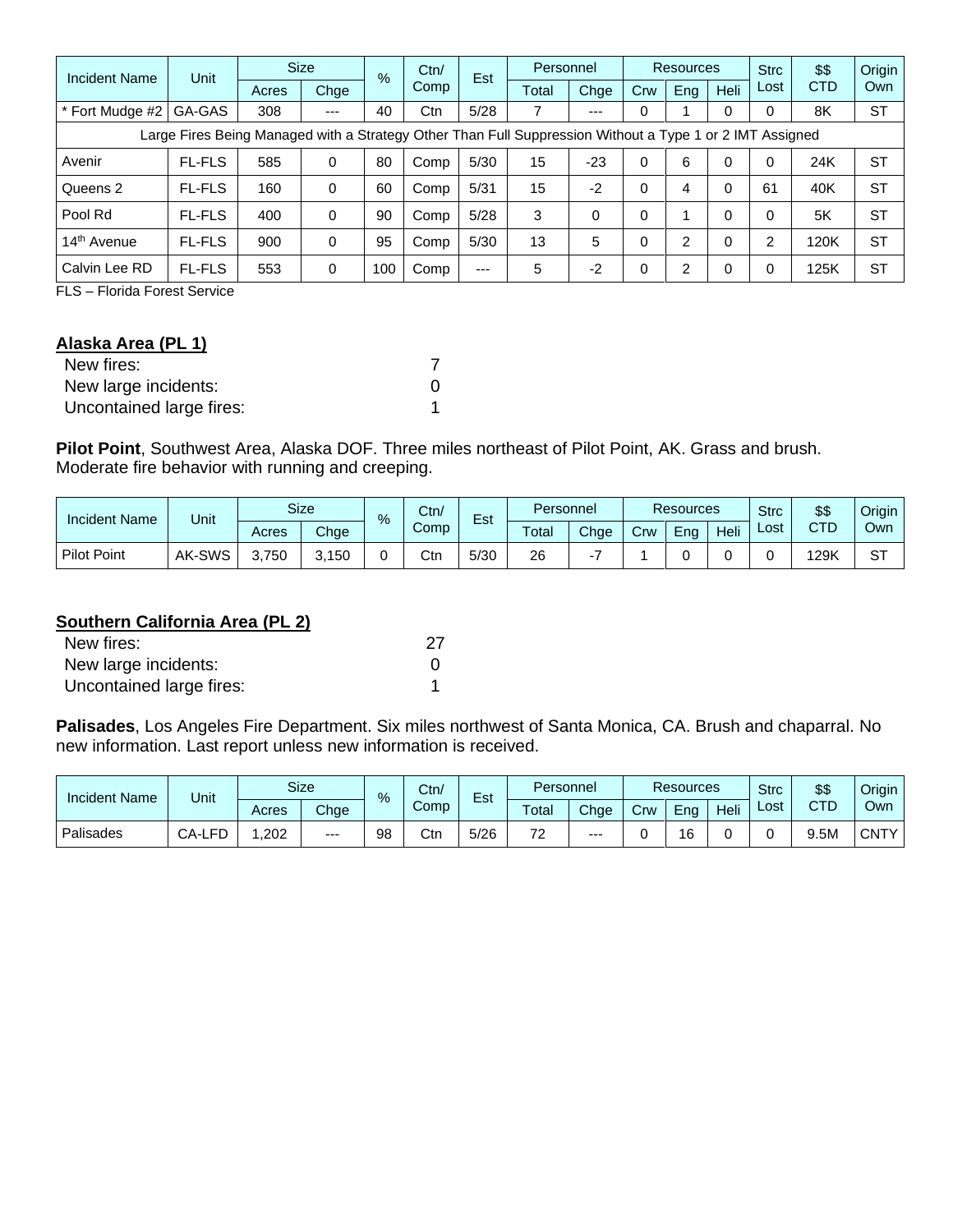| Area                     |              | <b>BIA</b>     | <b>BLM</b>     | <b>FWS</b>       | <b>NPS</b>       | ST/OT          | <b>USFS</b>    | <b>TOTAL</b>    |
|--------------------------|--------------|----------------|----------------|------------------|------------------|----------------|----------------|-----------------|
|                          | <b>FIRES</b> | $\mathbf 0$    | $\mathbf{1}$   | $\mathbf 0$      | $\mathbf 0$      | 6              | $\mathbf 0$    | $\overline{7}$  |
| Alaska Area              | <b>ACRES</b> | $\pmb{0}$      | $\pmb{0}$      | $\mathbf 0$      | $\mathbf{0}$     | 262            | $\pmb{0}$      | 262             |
| Northwest Area           | <b>FIRES</b> | $\mathbf 0$    | $\mathbf 0$    | $\mathbf 0$      | $\mathbf 0$      | 3              | $\mathbf{1}$   | 4               |
|                          | <b>ACRES</b> | $\pmb{0}$      | $\pmb{0}$      | $\boldsymbol{0}$ | $\pmb{0}$        | $\mathbf{3}$   | $\pmb{0}$      | 3               |
| Northern California Area | <b>FIRES</b> | $\pmb{0}$      | $\mathbf 0$    | $\mathbf 0$      | $\mathbf 0$      | 8              | $\mathbf 0$    | 8               |
|                          | <b>ACRES</b> | $\pmb{0}$      | $\pmb{0}$      | $\pmb{0}$        | $\boldsymbol{0}$ | $\overline{5}$ | $\pmb{0}$      | $5\phantom{.0}$ |
| Southern California Area | <b>FIRES</b> | $\pmb{0}$      | $\mathbf{1}$   | $\mathbf 0$      | $\mathbf 0$      | 21             | 5              | 27              |
|                          | <b>ACRES</b> | $\mathbf 0$    | $\pmb{0}$      | $\pmb{0}$        | $\mathbf 0$      | 30             | $\mathbf 0$    | 30              |
| Northern Rockies Area    | <b>FIRES</b> | $\mathbf 0$    | $\Omega$       | $\Omega$         | $\Omega$         | $\mathbf 0$    | $\Omega$       | $\mathbf{0}$    |
|                          | <b>ACRES</b> | $\pmb{0}$      | $\pmb{0}$      | $\pmb{0}$        | $\mathbf 0$      | $\pmb{0}$      | $\pmb{0}$      | $\bf{0}$        |
| <b>Great Basin Area</b>  | <b>FIRES</b> | $\pmb{0}$      | $\overline{2}$ | $\mathbf 0$      | $\mathbf 0$      | 5              | $\mathbf{1}$   | 8               |
|                          | <b>ACRES</b> | $\pmb{0}$      | 23             | $\pmb{0}$        | $\mathbf 0$      | $\mathbf 0$    | $\overline{2}$ | 25              |
| Southwest Area           | <b>FIRES</b> | $\overline{2}$ | $\mathbf{1}$   | $\mathbf 0$      | $\mathbf{1}$     | $\mathbf{1}$   | $\mathbf{1}$   | $6\phantom{1}$  |
|                          | <b>ACRES</b> | $\mathbf 0$    | $\mathbf{0}$   | $\mathbf{0}$     | $\mathbf 0$      | 857            | 8,609          | 9,466           |
| Rocky Mountain Area      | <b>FIRES</b> | $\mathbf{1}$   | $\pmb{0}$      | $\pmb{0}$        | $\mathbf 0$      | $\mathbf 0$    | $\mathbf{1}$   | $\overline{2}$  |
|                          | <b>ACRES</b> | $\pmb{0}$      | $\pmb{0}$      | $\mathbf 0$      | $\pmb{0}$        | $\mathbf 0$    | $\pmb{0}$      | $\bf{0}$        |
| Eastern Area             | <b>FIRES</b> | $\pmb{0}$      | $\mathbf 0$    | $\mathbf 0$      | $\mathbf 0$      | $\overline{7}$ | 5              | 12              |
|                          | <b>ACRES</b> | $\pmb{0}$      | $\mathbf 0$    | $\mathbf 0$      | $\mathbf 0$      | 427            | $\pmb{0}$      | 427             |
| Southern Area            | <b>FIRES</b> | $\mathbf 0$    | $\Omega$       | $\mathbf 0$      | $\Omega$         | 77             | $\mathbf 0$    | 77              |
|                          | <b>ACRES</b> | $\mathbf 0$    | $\mathbf 0$    | $\mathbf 0$      | $\mathbf{0}$     | 670            | $\mathbf 0$    | 670             |
| <b>TOTAL FIRES:</b>      |              | 3              | ${\bf 5}$      | $\pmb{0}$        | 1                | 128            | 14             | 151             |
| <b>TOTAL ACRES:</b>      |              | $\bf{0}$       | 23             | 0                | 0                | 2,254          | 8,611          | 10,888          |

# **Fires and Acres Yesterday (by Protection):**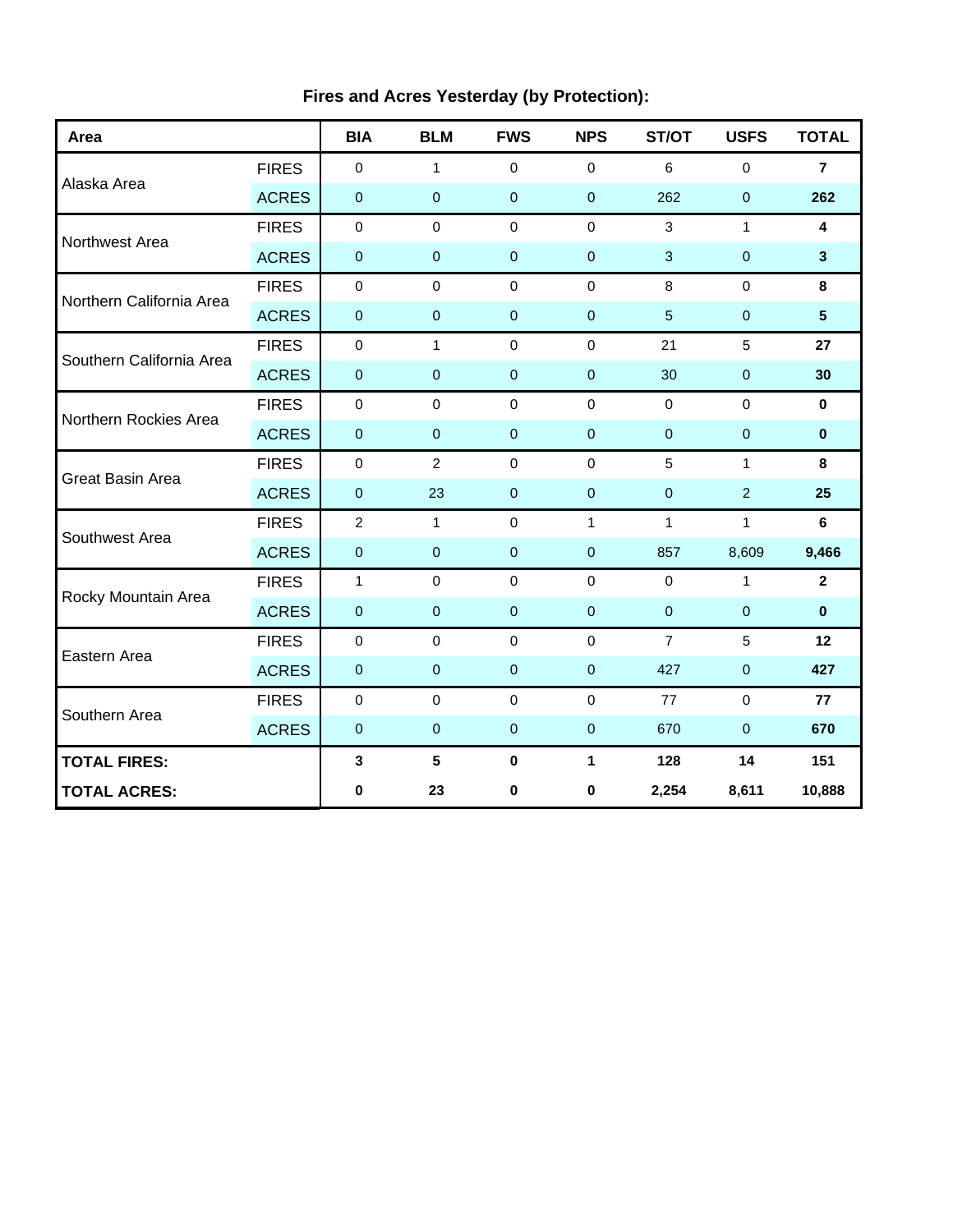| Area                     |              | <b>BIA</b>       | <b>BLM</b>     | <b>FWS</b>     | <b>NPS</b>       | ST/OT   | <b>USFS</b>  | <b>TOTAL</b> |
|--------------------------|--------------|------------------|----------------|----------------|------------------|---------|--------------|--------------|
|                          | <b>FIRES</b> | 0                | 12             | 0              | $\mathbf 0$      | 91      | 6            | 109          |
| Alaska Area              | <b>ACRES</b> | 0                | $\mathbf{1}$   | $\pmb{0}$      | $\pmb{0}$        | 814     | $\mathbf{3}$ | 818          |
|                          | <b>FIRES</b> | 45               | 53             | 11             | $\mathbf 0$      | 494     | 52           | 655          |
| Northwest Area           | <b>ACRES</b> | 201              | 183            | 14             | $\pmb{0}$        | 3,327   | 1,485        | 5,212        |
|                          | <b>FIRES</b> | $\boldsymbol{2}$ | $\overline{7}$ | $\mathbf 0$    | $\overline{4}$   | 1,058   | 134          | 1,205        |
| Northern California Area | <b>ACRES</b> | $\overline{2}$   | 0              | $\pmb{0}$      | $\pmb{0}$        | 2,989   | 248          | 3,240        |
| Southern California Area | <b>FIRES</b> | $\overline{7}$   | 48             | $\mathbf{1}$   | $\overline{4}$   | 1,388   | 156          | 1,604        |
|                          | <b>ACRES</b> | 26               | 2,967          | $\mathbf{1}$   | $\overline{7}$   | 9,070   | 1,432        | 13,503       |
| Northern Rockies Area    | <b>FIRES</b> | 606              | 8              | $\overline{2}$ | $\mathbf{1}$     | 400     | 106          | 1,123        |
|                          | <b>ACRES</b> | 31,970           | 79             | 35             | 20               | 16,982  | 19,468       | 68,554       |
|                          | <b>FIRES</b> | 13               | 141            | $\mathbf{1}$   | 5                | 237     | 41           | 438          |
| Great Basin Area         | <b>ACRES</b> | 2,301            | 8,693          | $\mathbf 0$    | $\overline{4}$   | 32,384  | 1,028        | 44,411       |
|                          | <b>FIRES</b> | 284              | 68             | 5              | $\boldsymbol{9}$ | 209     | 272          | 847          |
| Southwest Area           | <b>ACRES</b> | 12,609           | 7,961          | $\pmb{0}$      | 2,778            | 10,033  | 44,573       | 77,954       |
|                          | <b>FIRES</b> | 64               | 27             | $\overline{4}$ | $\overline{4}$   | 146     | 46           | 291          |
| Rocky Mountain Area      | <b>ACRES</b> | 2,141            | 38             | 1,256          | 307              | 70,553  | 2,840        | 77,136       |
|                          | <b>FIRES</b> | 355              | $\mathbf 0$    | 20             | 10               | 5,569   | 310          | 6,264        |
| Eastern Area             | <b>ACRES</b> | 12,324           | $\pmb{0}$      | 13,273         | 536              | 25,385  | 15,502       | 67,020       |
|                          | <b>FIRES</b> | 370              | $\pmb{0}$      | 46             | 27               | 10,825  | 338          | 11,606       |
| Southern Area            | <b>ACRES</b> | 28,682           | $\pmb{0}$      | 10,338         | 6,299            | 213,045 | 25,666       | 284,031      |
| <b>TOTAL FIRES:</b>      |              | 1,746            | 364            | 90             | 64               | 20,417  | 1,461        | 24,142       |
| <b>TOTAL ACRES:</b>      |              | 90,258           | 19,922         | 24,918         | 9,951            | 384,585 | 112,248      | 641,883      |

| Ten Year Average Fires (2011 – 2020 as of today) | 20,874    |
|--------------------------------------------------|-----------|
| Ten Year Average Acres (2011 – 2020 as of today) | 1,090,494 |

**\*\*\*Changes in some agency YTD acres reflect more accurate mapping or reporting adjustments.** \*\*\*Additional wildfire information is available through the Geographic Areas at **<https://gacc.nifc.gov/>**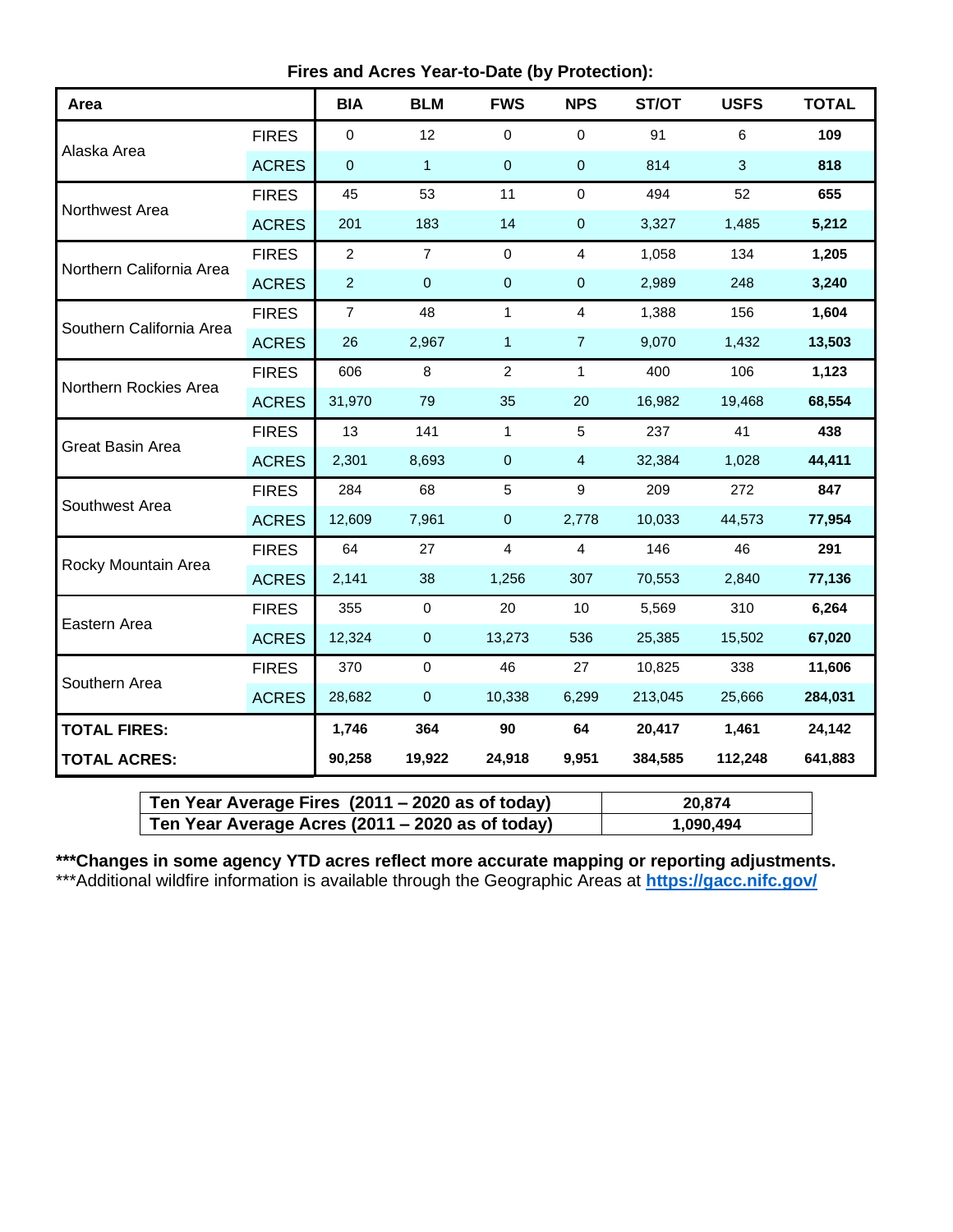#### **Canadian Fires and Hectares**

| <b>PROVINCES</b>        | <b>FIRES</b><br>YESTERDAY | <b>HECTARES</b><br>YESTERDAY | <b>FIRES</b><br>YEAR-TO-DATE | <b>HECTARES</b><br>YEAR-TO-<br><b>DATE</b> |
|-------------------------|---------------------------|------------------------------|------------------------------|--------------------------------------------|
| <b>BRITISH COLUMBIA</b> | $\Omega$                  | $\Omega$                     | $\Omega$                     | 0                                          |
| <b>YUKON TERRITORY</b>  | 0                         | 0                            | 3                            | 0                                          |
| <b>ALBERTA</b>          | 9                         | 0                            | 410                          | 13,130                                     |
| NORTHWEST TERRITORY     | 0                         | 0                            | 0                            | $\Omega$                                   |
| <b>SASKATCHEWAN</b>     | $\overline{2}$            | 1                            | 126                          | 8,937                                      |
| <b>MANITOBA</b>         | 0                         | 0                            | 78                           | 271,238                                    |
| <b>ONTARIO</b>          | 2                         | 1                            | 125                          | 18,679                                     |
| <b>QUEBEC</b>           |                           | $\Omega$                     | 229                          | 150                                        |
| <b>NEWFOUNDLAND</b>     | 2                         | 0                            | 23                           | 182                                        |
| <b>NEW BRUNSWICK</b>    | 3                         | 2                            | 103                          | 181                                        |
| <b>NOVA SCOTIA</b>      | 8                         | 5                            | 76                           | 167                                        |
| PRINCE EDWARD ISLAND    | 0                         | 0                            | 1                            | 0                                          |
| <b>NATIONAL PARKS</b>   | 0                         | 0                            | 5                            | 30                                         |
| <b>TOTALS</b>           | 27                        | 9                            | 1,179                        | 312,694                                    |

\*1 Hectare = 2.47 Acres

**Predictive Services Discussion:** An upper low will move over the northern Plains while an upper-level trough moves into the Pacific Northwest today. Precipitation will spread over the Midwest into the Great Lakes with severe weather likely across the southern Plains and into the Midwest. Dry and breezy conditions are expected across portions of the Southwest with low relative humidity and above normal temperatures in south Alabama, southern Georgia, and down the Florida Peninsula. A cold front will move through northern and eastern portions of Interior Alaska with freezing temperatures likely overnight.

<http://www.predictiveservices.nifc.gov/outlooks/outlooks.htm>